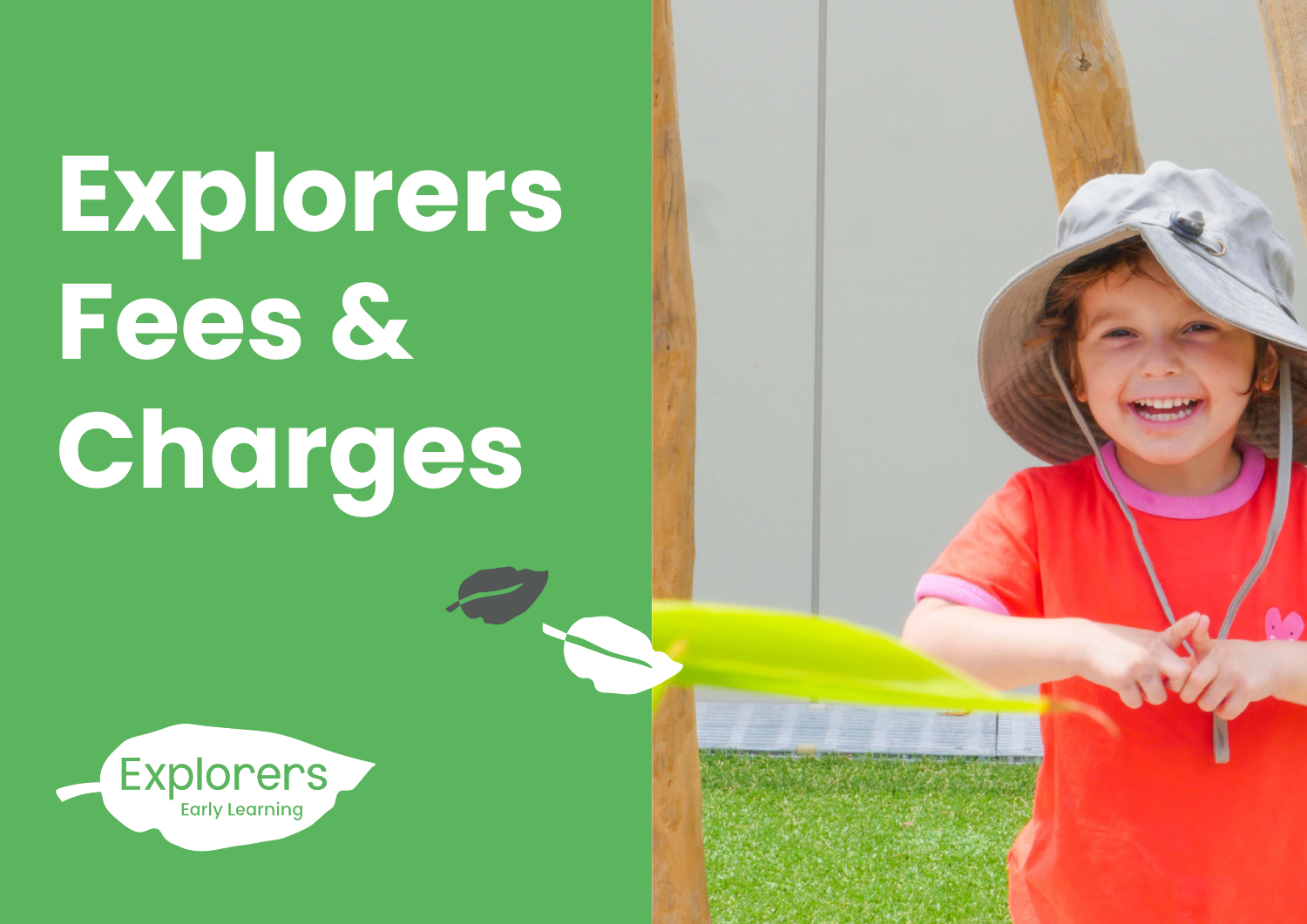# Fees & Charges

### **Accepting a Place and Fee Bond**

Upon accepting an enrolment offer, Explorers' families are required to pay a bond per child. The bond amount will be emailed to families in their letter of offer.

#### **Bonds are refundable subject to no outstanding fees and receiving your intention to cease care in writing with four weeks' notice.**

If your child does not commence at Explorers your bond will be forfeited and not refunded regardless of the amount of notice provided.

## **Enrolment Fee**

An enrolment fee of \$75 will be charged on your first invoice. This fee includes administration costs and your enrolment pack.

The Enrolment Pack consists of:

- Explorers Wet Bag
- Hessian Bag
- Hat
- Beanie
- Belonging Bag

# **Orientation Charges**

Orientation charges are as below:

- 1 x 1 hour orientation (with parent present): No Charae
- 2 x 3.5 hour orientations (no parent present): Half Day Charge

# **Sick Days**

When a child is absent due to illness, please call or email your Centre. Your nomal daily fees will be invoiced.

## **Holidays**

Explorers understands the importance of family time and holidays. We offer four weeks of holiday leave per calendar year with a 50% discount of your daily fee.

The following conditions apply:

- Leave must be taken in a minimum one week blocks.
- Notice needs to be emailed to your centre four weeks in advance.
- Public holidays that occur during Holiday Leave will not be offered as a makeup day.

# **Public Holidays**

Families are required to pay their normal daily fees for public holidays.

To support our families Explorers, will offer a 'makeup day' for each public holiday. Families will need to email the Centre to book their makeup day, provided we can accommodate the dates you have requested.

The following conditions apply for makeup days:

- Makeup days need to be booked within twelve months and is subject to availability.
- 2. Where a child attends Explorers five days a week, a half daily fee will be charged for public holidays.
- 3. Where a family is not up to date with their account (in debt), no makeup day will be offered until the account is up to date.

# **Changes to your Child's Regular Days**

Explorers understand there may be changing needs of families and their children.

#### **Swap Days**

Explorers may offer permanent swap days based on the

Centre's availability. Once off swap days are not offered.

#### **Casual Sessions**

Explorers offer casual sessions based upon your child's room availability. Please contact Family Support Services on 1300 000 335 or speak with your Centre Director to check availability.

We require 24 hour notification to cancel any booked casual sessions.

## **Absences for Families with Child Care Subsidy (CCS)**

Families who are eligible for CCS are allocated 42 allowable absence days, which include public holidays, per child each financial year. These absence days can be for any reason and do not require proof of absence.

## **Cancellation or Alteration of Care Requirements**

Explorers require an email to the Centre with four weeks' notice for the following:

- 1. Cancelling a child's place
- 2. Reducing days of care

# **Changes in Daily Fee Charges**

Explorers review daily fee charges every six months. Fees may be increased by 3-5%. Families will be notified four weeks prior to any fee increase.

## **Cancellation of Care or CCS**

In order to receive all CCS payments up until the last day of attendance, your child will need to attend their last day. Centrelink will only make these payments up until the last attended day. If your child does not attend the last day, you will not receive payments for this day and any absences leading up to this day.